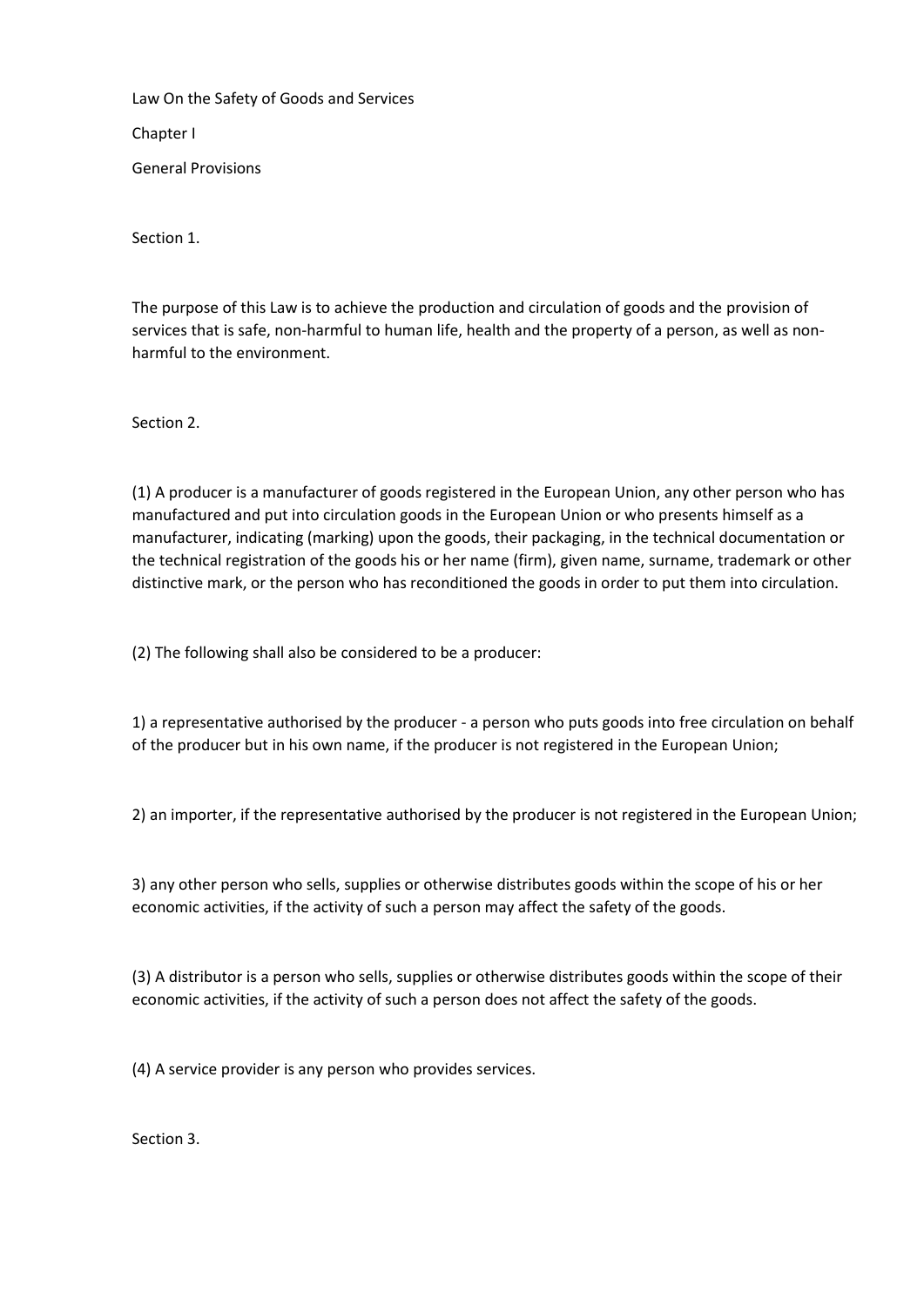(1) This Law applies to new, used or reconditioned goods (including those supplied within the scope of the provision of a service) which are intended for consumers or which could be used by consumers under foreseeable conditions, even if they are not intended therefor, and which have been supplied in the course of a commercial activity, except for used goods which are intended for sale as antiques or as goods to be reconditioned or repaired prior to use, if clear information has been provided regarding the need for reconditioning or repair.

(2) This Law applies to services, as a result of which the provider of the services manufactures a new tangible product, improves or alters an existing tangible product or its properties, as well as to services, which have a direct or indirect effect upon human life or health.

(3) The requirements of this Law are applicable if special legal norms do not provide for other safety requirements for goods or services, including other risks or other risk categories and ways to prevent them.

Chapter II

Duties of a Producer and Service Provider and Assessment of the Safety of Goods and Services

Section 4.

(1) The duty of a producer is to produce and put into circulation only safe goods, which are non-harmful to human life, health and the property of a person, as well as non-harmful to the environment. The producer shall be responsible for the safety of the goods put into circulation.

(2) The duty of the service provider shall be to provide only safe services, which are non-harmful to human life, health and the property of a person, as well as non-harmful to the environment. The service provider shall be responsible for the safety of the service provided.

Section 5.

(1) Safe goods are any goods which, in conformity with the requirements of installation and maintenance, under normal or foreseeable conditions of use, including the intended duration of use, and where applicable, included as part of a service, do not present a risk or only a minimum risk related to the use of the goods, which is considered to be acceptable and consistent with a high level of safety for human life, health and the property of a person, as well as with the level of environmental protection, taking into consideration the following:

1) the characteristics of the goods, including their structure, composition and packaging and, where applicable, the instructions for installation and maintenance;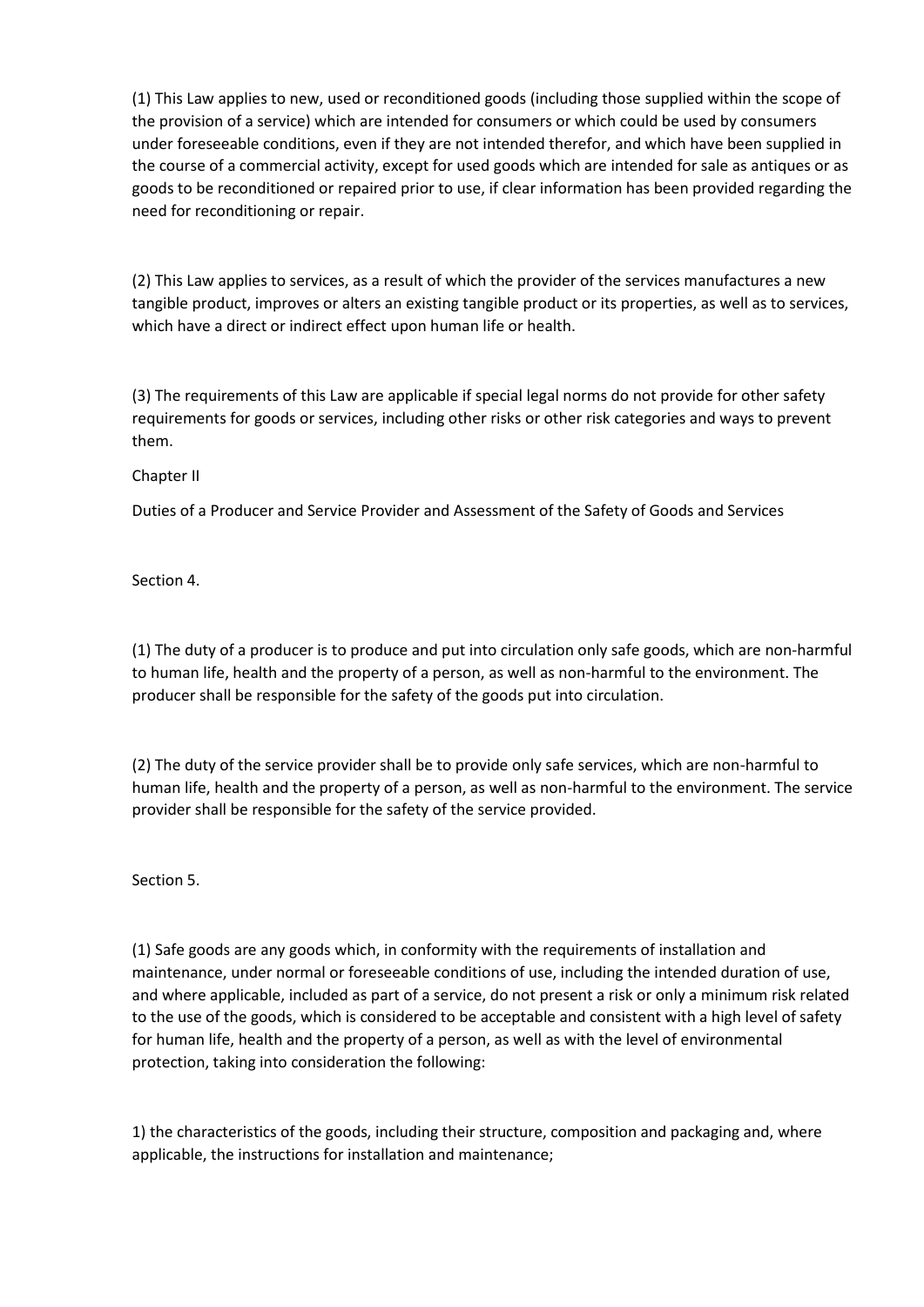2) the effect on other goods, if it is foreseeable that the goods will be used together therewith;

3) the appearance, design, labelling, warnings, instructions for use, instructions for disposal of the goods and other information provided by the producer;

4) whether there are any categories of persons, especially children and the elderly, who may be at risk when using the goods.

(2) The goods shall be considered to be safe if they conform to:

1) specific health and safety requirements specified in laws and regulations;

2) European Standards adopted in the status of the National Standard which are included in the list referred to in Paragraph three of this Section, to the extent of the risks regulated by such Standards.

(3) The national standardisation body shall, on the basis of a recommendations of the Ministry of Economics, publish in the official gazette Latvijas Vēstnesis the list of the European Standards adapted in the status of the National Standard referred to in Paragraph two, Clause 2 of this Section.

(4) If the requirements laid down in Paragraph two of this Section do not exist in relation to the goods, the safety of the goods shall be assessed, taking into consideration the following:

1) voluntary standards;

2) special standards specified in laws and regulations of the relevant field the application of, which is compulsory;

3) the recommendations of the European Commission determining the guidelines for the assessment of the safety of goods;

4) goods safety codes of good practice in force in the relevant sector;

5) the level of science and technology achieved;

6) reasonable consumer expectations concerning safety.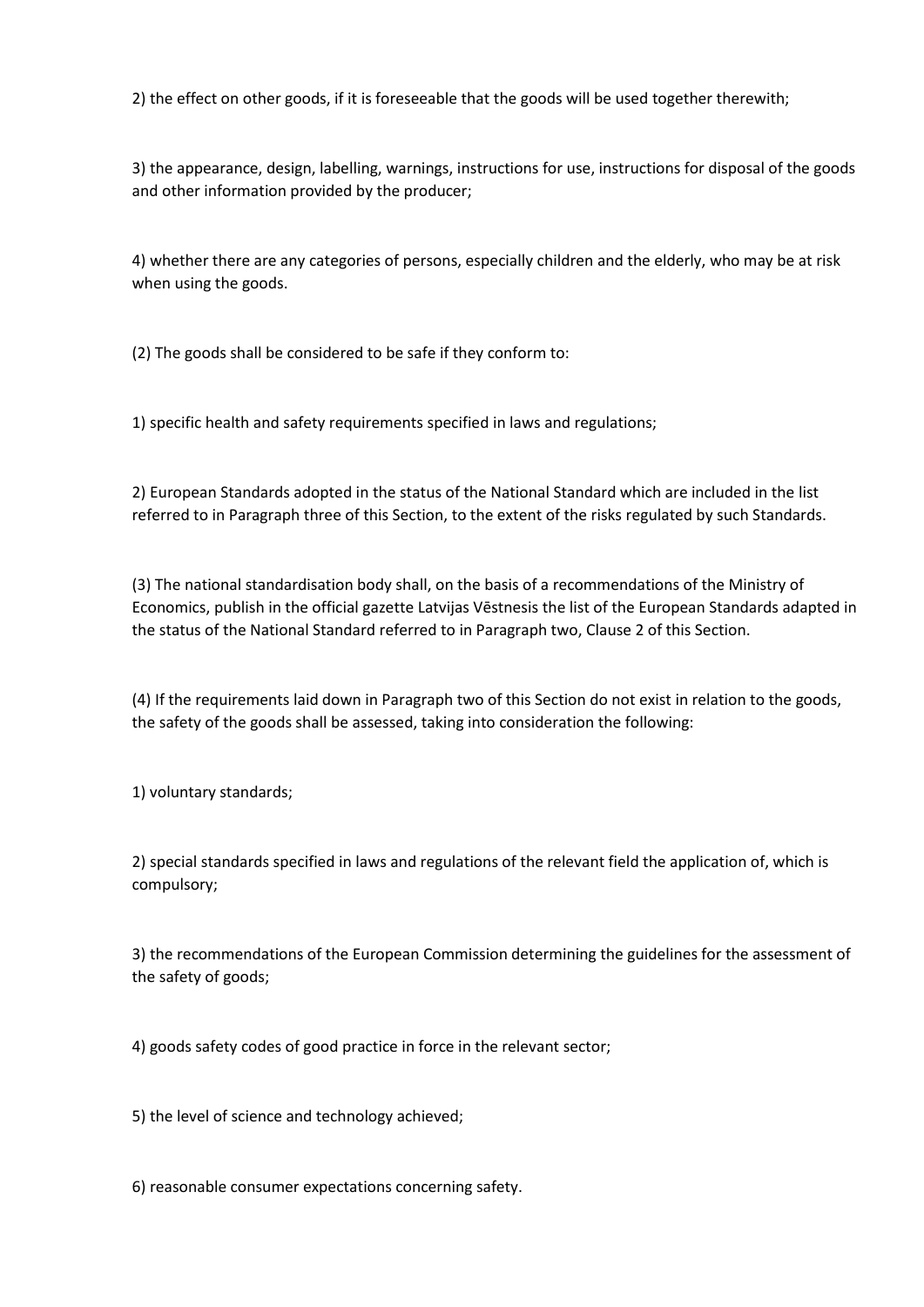[20 March 2014]

Section 6.

(1) A safe service shall be any service provided under normal or foreseeable conditions of use and which does not present any risk during or after the provision thereof, or causes a minimum risk considered to be acceptable and compatible with a high level of safety for human life, health and the property of a person, as well as with the level of environmental protection, taking into consideration the following:

1) the nature of the service, including its design, composition and the mode of provision;

2) the effect on human life, health and on property;

3) the appearance, design, labelling, instructions for installation or use, warnings, instructions for disposal of the property and other information provided by the service provider;

4) whether there are any categories of persons, especially children and the elderly, who may be at risk when using the service.

(2) Specific safety requirements for services or specific requirements in relation to certain risk or safety aspects related to the utilisation of the service may be laid down in other laws and regulations. If other laws and regulations do not lay down such requirements, the conformity of the service with safety requirements shall be evaluated in accordance with the National Standards, good manufacturing practice in the relevant sector, services safety guidelines approved by the market surveillance authority, as well as the level of science and technology achieved, and taking into account reasonable consumer expectations concerning safety.

[20 March 2014]

Section 7.

The possibility of a higher safety level or the accessibility of goods or services with a lower risk level may not be the basis for considering goods or service to be unsafe.

Section 8.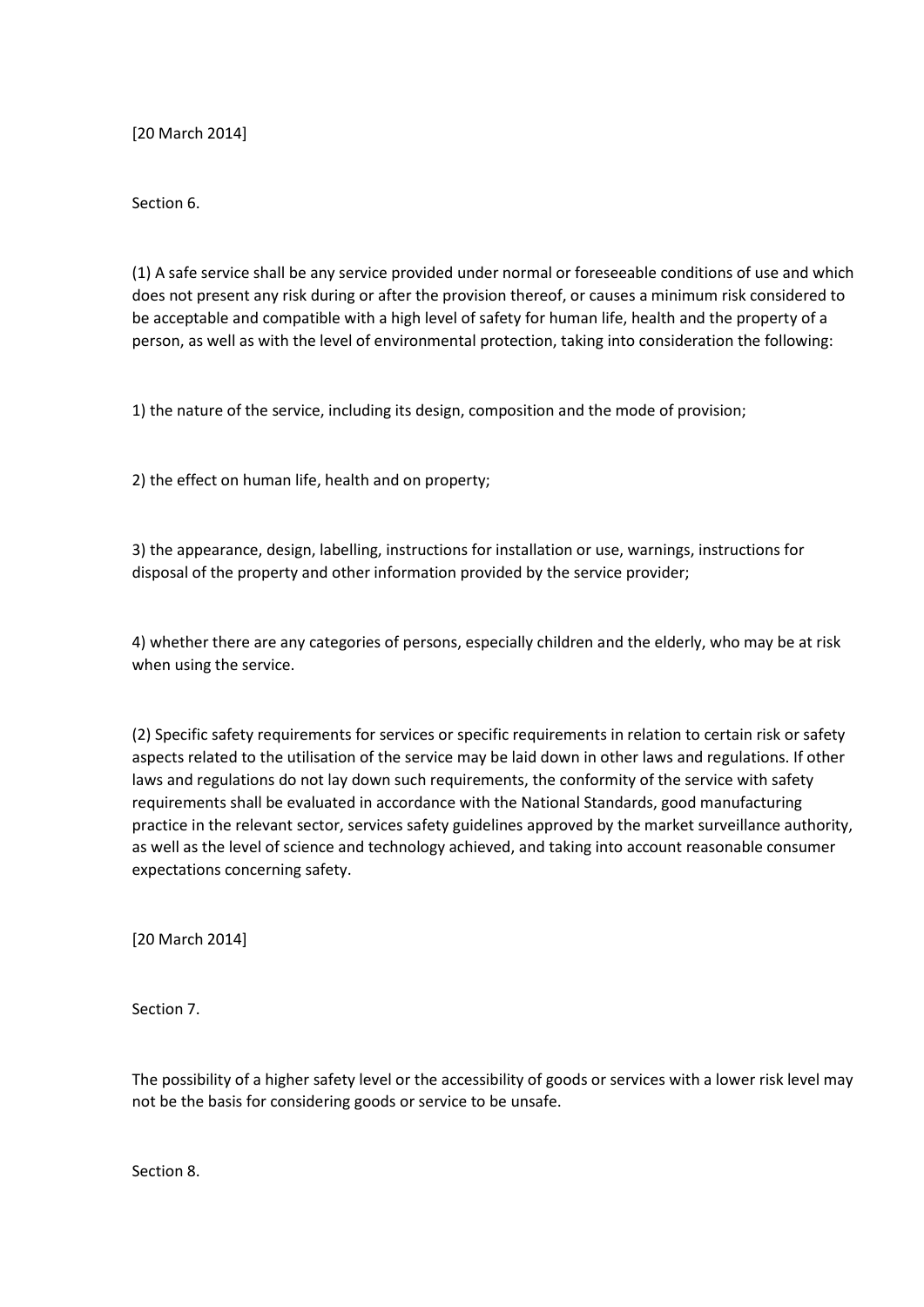(1) The duty of a producer and service provider is to provide true and complete information regarding the goods or services (including warnings) in order to enable the assessment of risks related to the use of the goods or the utilisation of the service throughout the normal or reasonably foreseeable period of the use or utilisation thereof, if such risks are not immediately obvious without adequate warnings, and to take precautionary measures. A warning does not provide an exemption from the fulfilment of duties and responsibilities specified in the Law.

(2) The duty of the producer and service provider is, taking into consideration the characteristics of the goods and services, to take all measures to enable the assessment of risks which may be caused by the goods or services and to choose relevant activities, including;

1) withdrawal of the goods or items from circulation if such an activity is necessary in order to avoid risks;

2) the warning of consumers;

3) the recall of goods from consumers.

(3) The purpose of the recall of goods referred to in Paragraph two, Clause 3 of this Section is to recall unsafe goods from consumers (goods which fail to conform to the requirements laid down in Section 5, Paragraph one of this Law) or properties supplied by the producer or distributor. The recovery of the goods may take place on a voluntary basis or according to the decision of the market supervision body.

The measures specified in Paragraph two of this Section may include but are not limited to:

1) information regarding the reference number of the producer, product or goods, as well as the identification of the producer on the relevant goods, property or its packaging (except in cases where the non-provision of such indication is justified);

2) the performance of tests on a sample of the goods or property;

3) examination of complaints, and where necessary, the keeping of a register system of complaints;

4) the informing of distributors regarding the relevant measures and results of the performance thereof.

(5) The duty of the distributor is to act with due care in order to facilitate conformity of the goods with general safety requirements. The distributor may not sell, supply or otherwise distribute goods if he or she may or should conclude that they fail to comply with safety requirements, as well as goods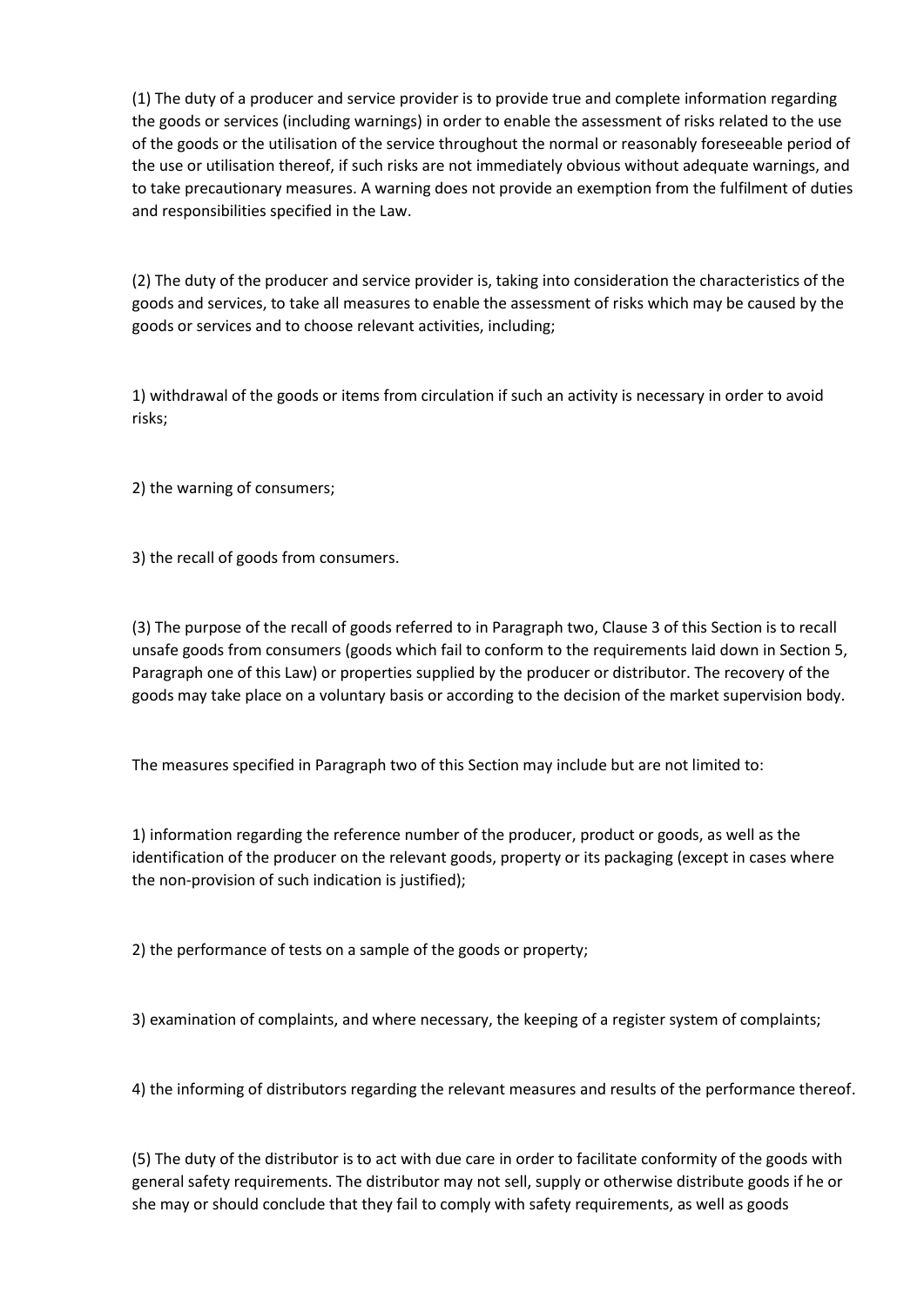regarding which he or she lacks sufficient information as to safety thereof. Within the limits of his or her respective activities, the duty of the distributor is to participate in taking safety measures regarding goods, especially informing of the possible risks, keeping and ensuring the necessary documentation for tracing the origin of the goods, as well as co-operating actively with the producers and State supervision and control bodies in the actions taken to prevent any risks from goods put into circulation.

(6) If the producer, distributor or service provider becomes aware or he or she, as an expert, should have known that the goods or service cause a risk incompatible with general safety requirements, the producer, distributor or service provider must, in accordance with the procedures stipulated by the Cabinet, immediately inform the relevant State supervision and control bodies thereof. This condition, in particular, applies to the measures to be taken in order to prevent risk to consumers.

(7) In the case of serious risk, the producer, distributor or service provider has a duty to provide at least:

1) information that provides the opportunity to precisely identify the relevant goods, property or production batch of goods or properties;

2) the complete description of the risk caused by the relevant goods or property;

3) all accessible information necessary for tracking the relevant goods or properties;

4) information regarding the measures taken to prevent risk to consumers.

(8) The requirement laid down in Paragraph 7 of this Section also applies to such serious risk of which the impact is not immediate and thus does not require immediate action by the State supervision and control bodies.

(9) In order to commence the activities which prevent risk caused by goods and provided services, the duty of the producer, distributor and service provider is to co-operate with the State control and supervision bodies within the limits of their respective activities. The procedures for carrying out the cooperation referred to in this Section shall be determined by the State control and supervision bodies.

Section 8.1

If goods or service may cause serious risk to human life, health, environment or property, the Cabinet shall determine special requirements or the necessary measures for reduction or prevention of risk, the procedures for movement of goods and offering of services, as well as the procedures for their supervision and control.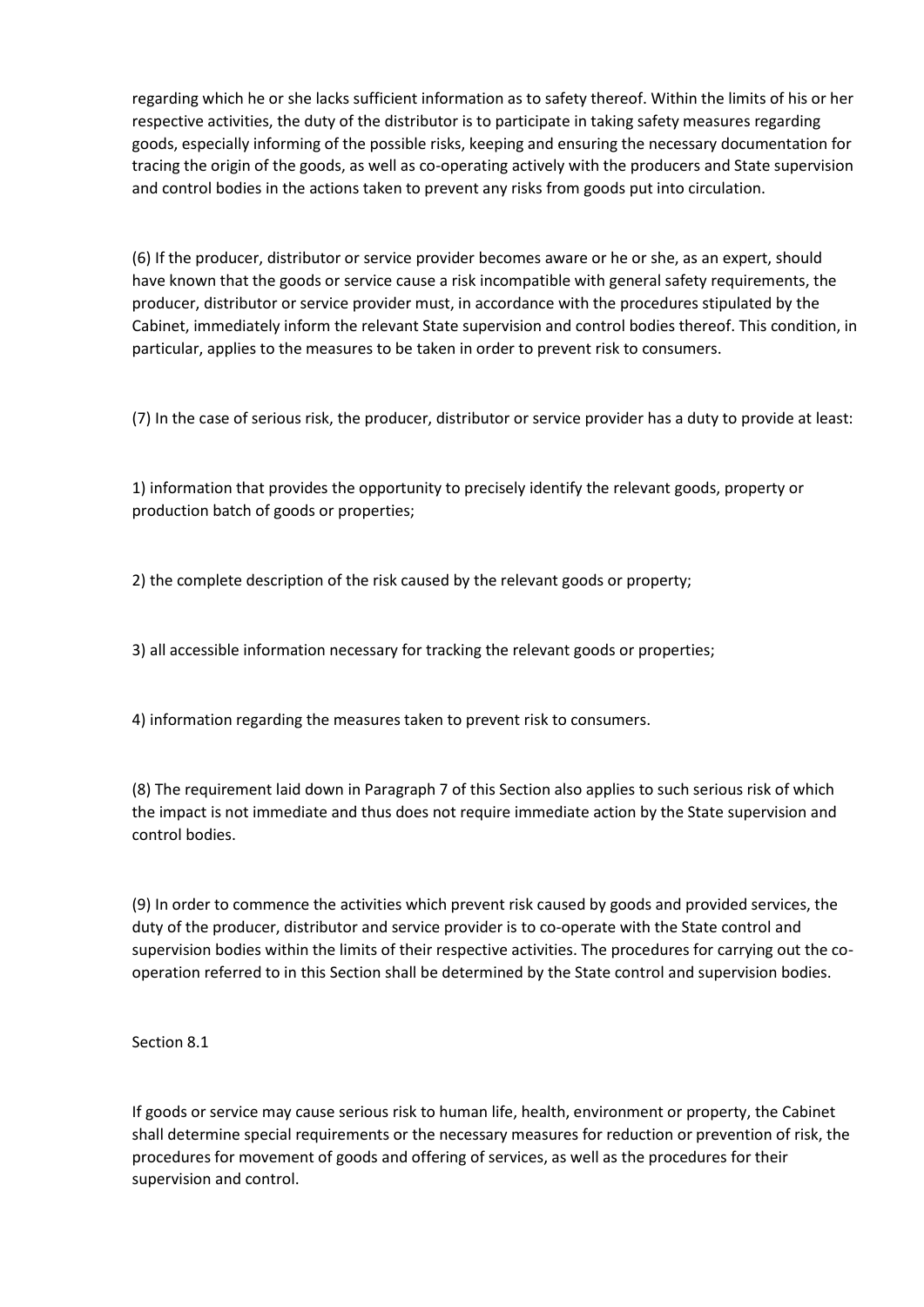[20 March 2014]

Section 9.

It is prohibited to produce, offer, sell or otherwise distribute, import and export the goods which are not food goods but the form, smell, colour, appearance, packaging, labelling, volume or sizes of which may encourage persons, especially children, to consider them to be food goods and therefore to put them in their mouth, lick or swallow them, causing risk to life or health - possible suffocation, poisoning or perforation or blocking of the alimentary tract.

Chapter III

Control of the Safety of Goods and Services

Section 10.

(1) Conformity with this Law is supervised and controlled by the Consumer Rights Protection Centre and other State supervision and control bodies, the competence of which includes the supervision and control (hereinafter - the market supervision body), as well as the customs authorities and the Food and Veterinary Service under the competence thereof.

(2) The duty of the market supervision bodies, customs authorities and the Food and Veterinary Service is to co-operate and exchange information regarding unsafe goods and services.

[16 June 2005]

Section 11.

(1) The Market Supervision Council is a consultative body established by the Cabinet, the objective of which is to ensure exchange of information and opinions between market supervision bodies. The materials and technical facilities of the Market Supervision Council shall be included under the competence of the Ministry of Economics.

(2) The by-law and composition of the Market Supervision Council shall be approved by the Cabinet, including therein one representative each from the Ministry of Economics, Ministry of Health, Ministry of Welfare, Ministry of Agriculture and Ministry of Environmental Protection and Regional Development, the relevant market supervision bodies and the Central Customs Board of the State Revenue Service and the Food and Veterinary Service.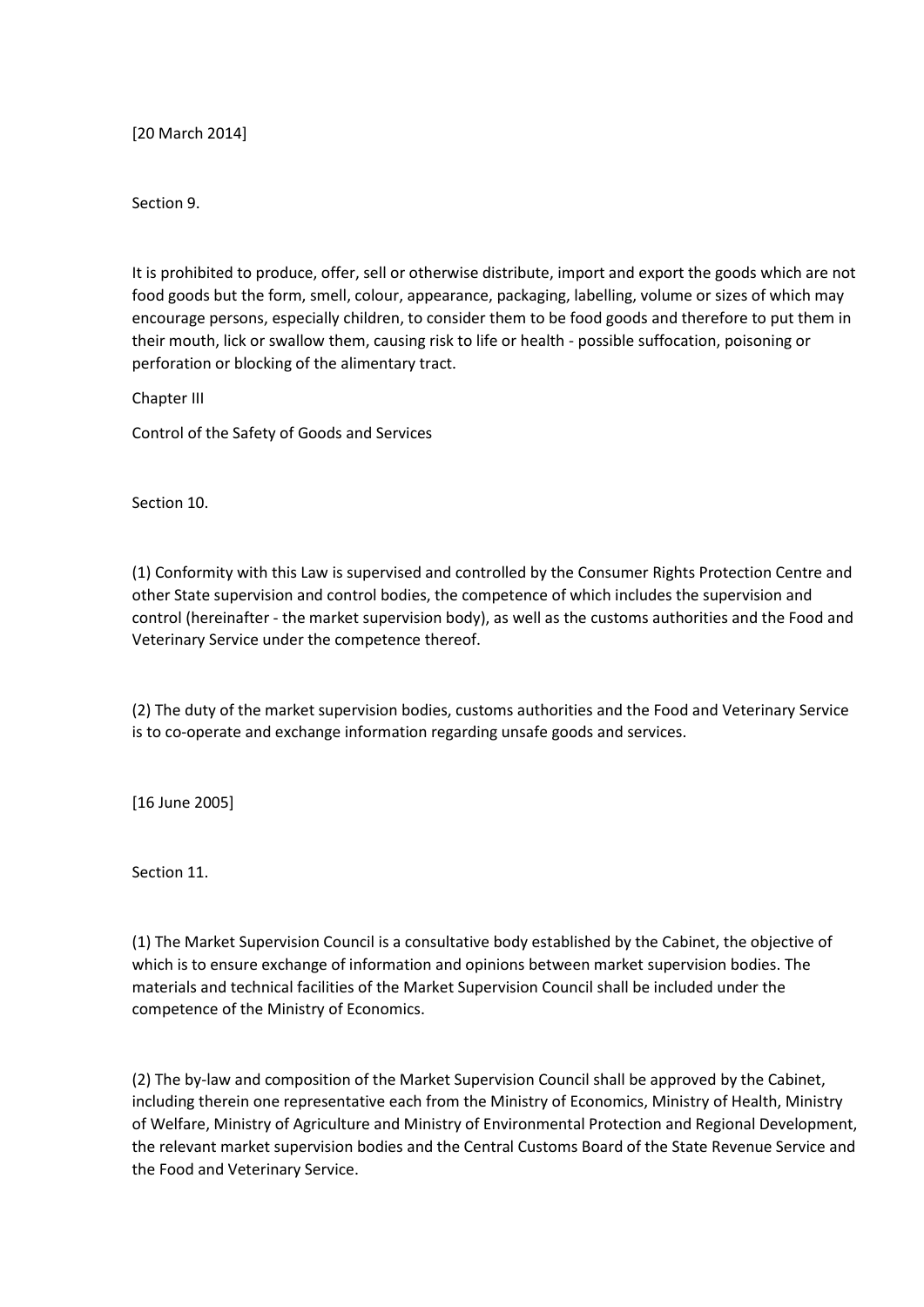(3) The main task of the Market Supervision Council shall be to facilitate:

1) a common approach to market supervision;

2) the co-operation of market supervision bodies with regard to unsafe goods and services;

3) the division of competence between various market supervision bodies in order to ensure the supervision of all goods and to prevent the overlapping of functions.

(4) The Market Supervision Council shall perform market supervision activity and the summarisation of the results thereof, as well as examine the operation and efficiency of the market supervision bodies once a year and, where necessary, shall prepare proposals for the Minister for Economics regarding the necessary changes in the performance of the market supervision activities and the division of competence.

[16 June 2005; 10 February 2011]

Section 12.

(1) The market supervision bodies shall control the compliance of the goods and services with the requirements of this Law in accordance with periodically updated supervision and control programmes, as well as if there are suspicions regarding the non-compliance of goods or service with the safety requirements or if a complaint has been received.

(2) When implementing the market supervision and control provided for by this Law, the officials of the market supervision bodies are entitled to, within their competence:

1) control and supervise conformity with the safety requirements of the goods and services;

2) require and receive information free of charge necessary for the evaluation of the safety of goods and services or for the implementation of functions of the relevant body;

3) request and receive free of charge samples of goods, perform control purchases for the acquisition of samples of goods, and organise laboratory or other types of expert-examination of the goods or service in order to determine the conformity with the safety requirements of goods or service, if so provided for by the annual supervision and control programme approved by the director (head) of the relevant body or, if there are suspicions regarding the non-conformity with the safety requirements of goods or service, or if a complaint has been received.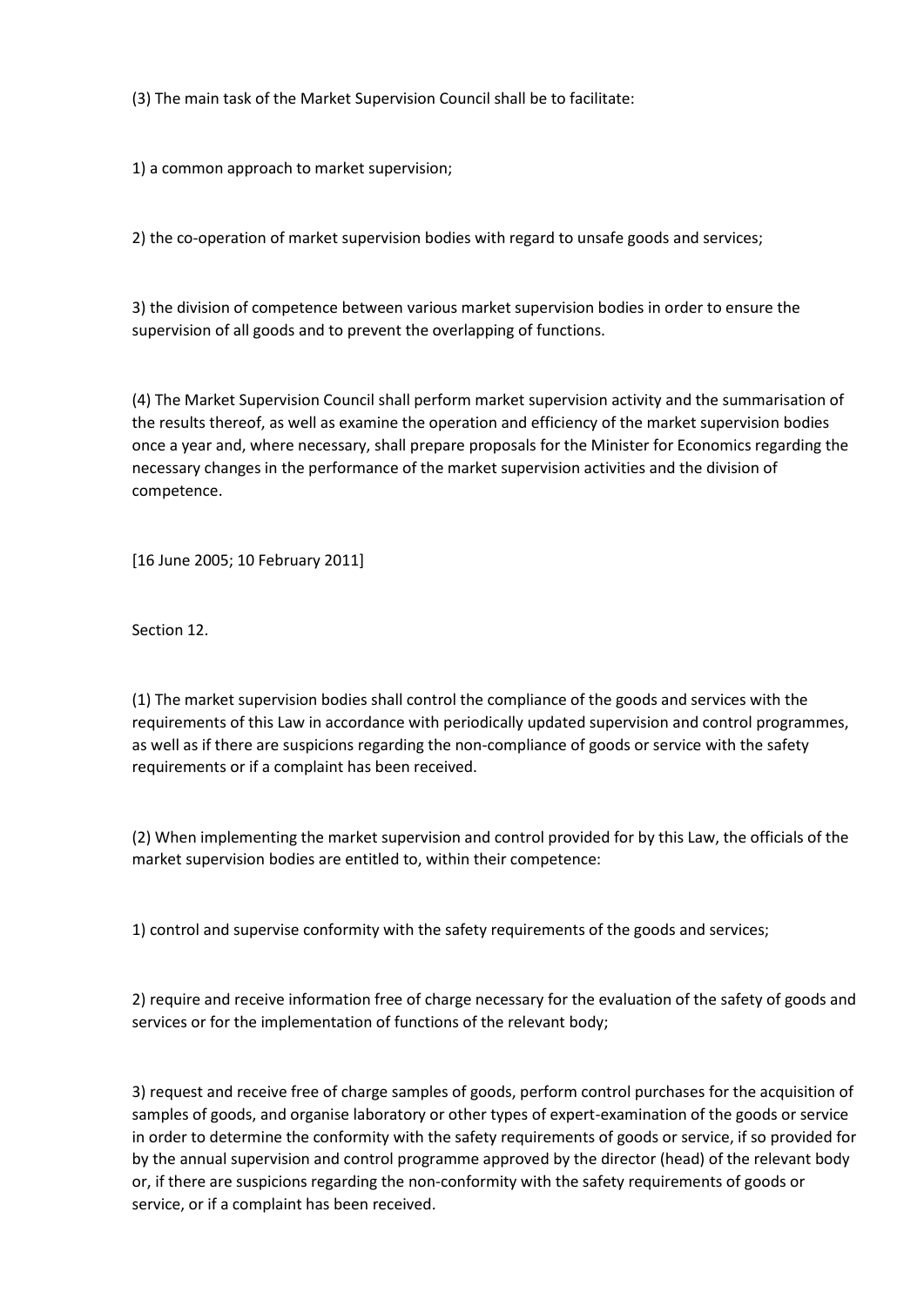(21) Market supervision bodies and customs authorities, when carrying out the activities specified in Article 27 of Regulation (EC) No 765/2008 of the European Parliament and of the Council of 9 July 2008 setting out the requirements for accreditation and market surveillance relating to the marketing of products and repealing Regulation (EEC) No 339/93, are entitled to request and receive free of charge samples of goods and to organise laboratory or other type of expert-examination of goods.

(3) The Cabinet shall determine the procedures by which the market supervision bodies shall require and receive samples of goods, as well as by which they shall handle them after the performance of the laboratory or other type of expert-examination.

[20 March 2014]

Section 13.

(1) If goods or service may cause risk under certain conditions, the relevant market supervision body is entitled to:

1) request that the producer, service provider or distributor ensures the labelling of the goods or that the service is provided with appropriate, clearly worded and easily comprehensible warnings regarding the possible risks;

2) require the producer, service provider or distributor to take particular measures for guaranteeing the safety of the goods or services and to forbid the sale of such goods or the provision of such services before the implementation of such measures.

(2) If goods or service may cause risk to certain categories of persons, the relevant market supervision body is entitled to request that such persons are warned regarding the possible risks at an appropriate time and in an appropriate way, including by publishing special warnings.

(3) If there is suspicion that the goods or service may be unsafe, the relevant market supervision body is entitled to prohibit the supply, offer to supply or display thereof for a time period necessary for the assessment, examination and expert examination of the safety thereof.

(4) If goods or service are unsafe the relevant market supervision body is entitled to:

1) prohibit the sale of the goods or production batch of the goods or the provision of services, as well as to perform activities in order to ensure the implementation of such a prohibition;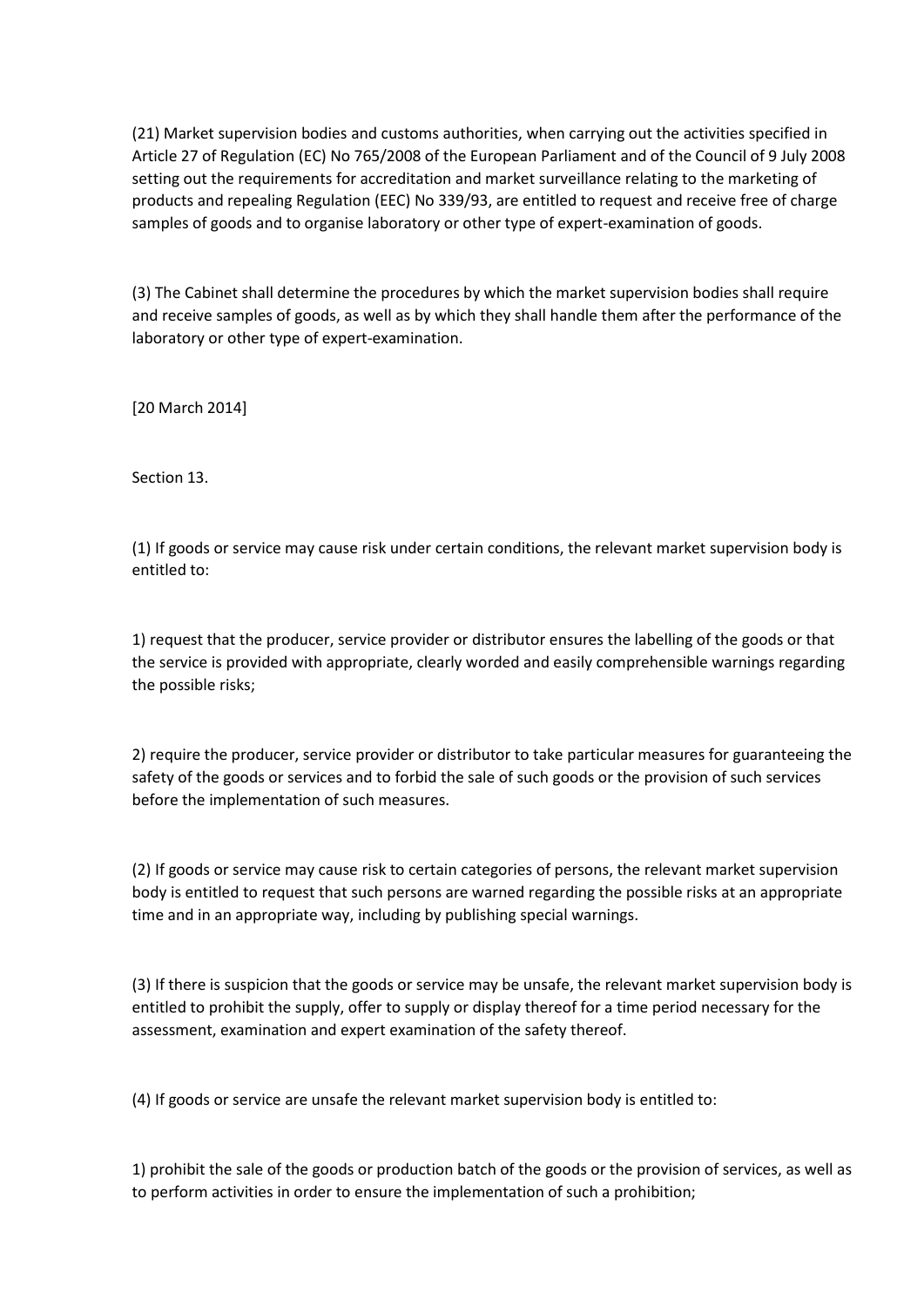2) if the goods or service has already been placed on the market:

a) request or organise effective and immediate withdrawal of the goods from the market or discontinuance of the provision of services, as well as the warning of consumers regarding the existing risks,

b) request, co-ordinate or organise, in co-operation with the producers, distributors or service providers the withdrawal of goods or properties from consumers and the destruction of the goods or properties under suitable conditions.

(5) The activities referred to in Paragraphs one, two, three and four of this Section are correspondingly applicable to the producer or distributor within the limits of his or her respective activities, especially to the producer or distributor responsible for putting the goods into circulation for the first time or, where necessary, to any other person if co-operation is necessary in taking the measures intended to prevent the risks caused by the goods or services. In its decision, the market supervision body shall specify the grounds for the taking thereof.

(6) The market supervision body is entitled to take the measures referred to in Paragraphs one, two, three and four of this Section, including the circumstance when the goods conform to the safety requirements laid down in Section 5 of this Law or if the service conforms to the safety requirements laid down in Section 6 of this Law, but there is evidence that the goods or service are hazardous to human life or health.

(7) When taking the measures referred to in Paragraphs one, two, three and four of this Section, the market supervision body shall act in accordance with the Treaty on the Functioning of the European Union, and in particular, with the provisions of Articles 34 and 36 thereof. Decisions shall be taken in compliance with the precautionary principle, and they shall be proportional to the size of the particular risk.

(8) The market supervision bodies shall facilitate and support voluntary activities of the producers, distributors and service providers for the fulfilment of the duties specified in this Law (including the development of guidelines and good practice for manufacturing and the provision of services).

(9) The relevant market supervision body shall organise or specify the measures to be taken which are referred to in Paragraph four, Clause 2 of this Section, if the actions performed by the producers, distributors or service providers are insufficient for the fulfilment of the duties specified in this Law. The withdrawal (recall) of goods or properties shall be performed only as an extreme measure.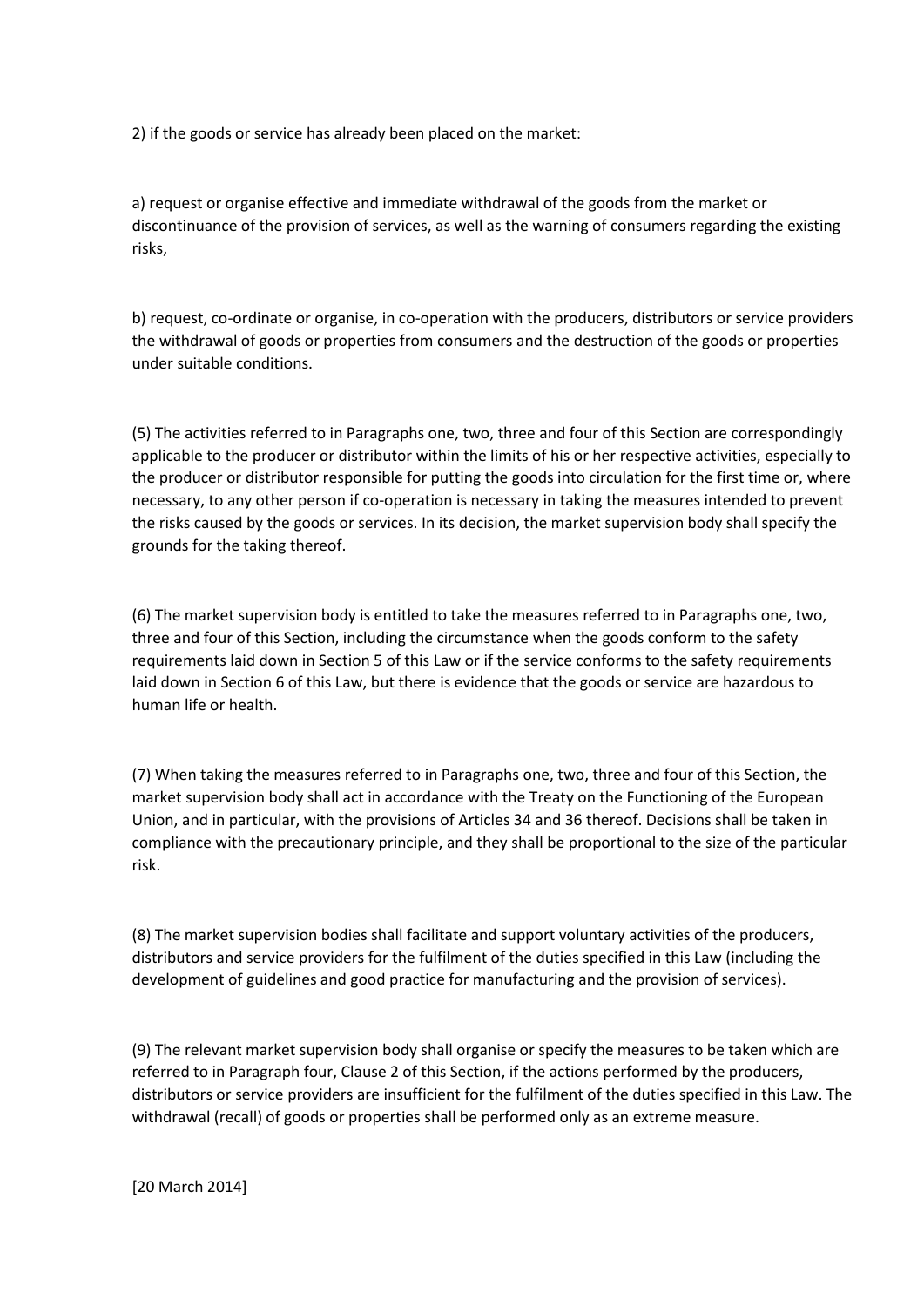Section 14.

(1) A decision of the market supervision body shall be in effect from the moment it has been taken.

(2) A decision of the market supervision body may be appealed in court in accordance with the procedures laid down in law. The appeal of a decision shall not suspend the execution of the decision.

Section 15.

(1) The market supervision body shall cover the expenses for the laboratory or other type of expert examination of the goods or service.

(2) If it is established that the goods do not conform to the safety requirements, expenses for expertexamination and the amount of money paid for the control purchase shall be reimbursed:

1) by the producer;

2) if the producer of the goods is not established in Latvia - by the distributor who was the first to supply goods not conforming to the safety requirements on the market of Latvia;

3) in the case referred to in Section 12, Paragraph 2.1 of this Law - by the importer.

(21) [20 March 2014]

(22) A distributor, which has reimbursed the expenses of the market supervision body for an expertexamination, has the right of subrogation against the producer from which the goods have been acquired, or against the service provider which has provided the relevant service.

(23) If it is established that the service does not conform to the safety requirements, expenses for expert-examination shall be reimbursed by the service provider.

(3) Expenses shall be reimbursed within five days from the day of receipt of the document verifying the expenses. If the relevant person refuses to cover the expenses, the market supervision body shall recover them in accordance with the procedures laid down in law.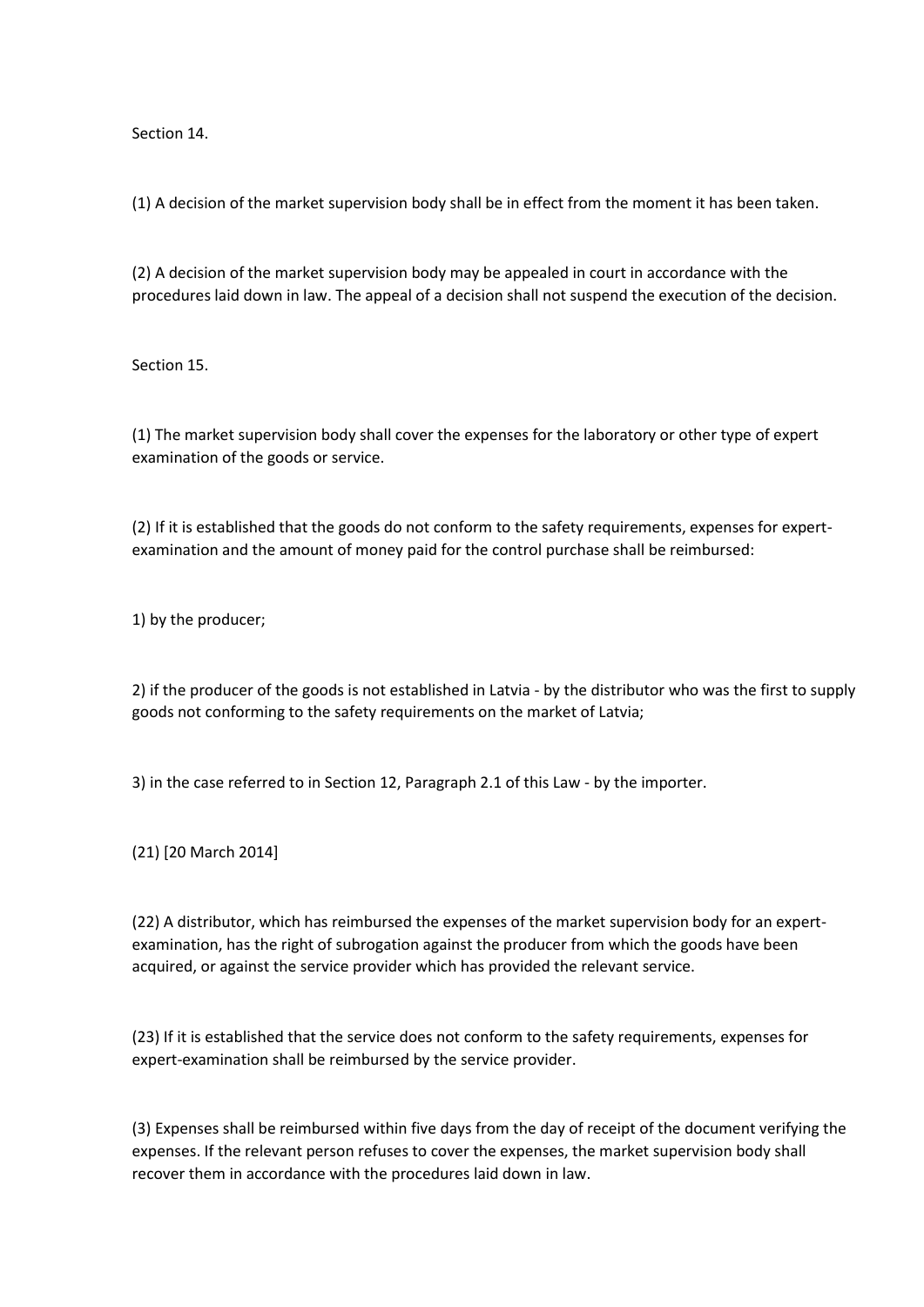[29 November 2007; 20 March 2014]

Section 16.

(1) If the market supervision body establishes that the goods or service fail to conform to the safety requirements it shall, if necessary, ensure the provision of the public with information regarding such goods or service and regarding the risk related thereto directly or by means of mass media.

(2) The Cabinet shall determine the procedures by which the market supervision bodies shall inform the Consumer Rights Protection Centre of the measures taken which restrict or prohibit the putting into circulation of the goods, and the procedures by which the Consumer Rights Protection Centre shall send the information received to the European Commission and handle the information, which is received from the European Commission.

[16 June 2005]

Transitional Provisions

1. With the coming into force of this Law, the Law On the Safety of Goods and Services (Latvijas Republikas Saeimas un Ministru Kabineta Ziņotājs, 2000, No. 14; 2002, No. 8; 2003, No. 11) is repealed.

2. Until the day when new Cabinet Regulations come into force, but not longer than 1 November 2004, the following Cabinet Regulations shall be applicable insofar as they are not in conflict with this Law:

1) Cabinet Regulation No 83 of 27 February 2001, Procedures by which Market Supervision Bodies Request and Receive Samples of Commodities, and Handle them after Performance of Laboratory or Other Types of Expert-Examination, and

2) Regulation No. 429 of 12 December 2000, By-law of Market Supervision Council.

Informative Reference to European Union Directives

[16 June 2005]

This Law contains legal norms arising from